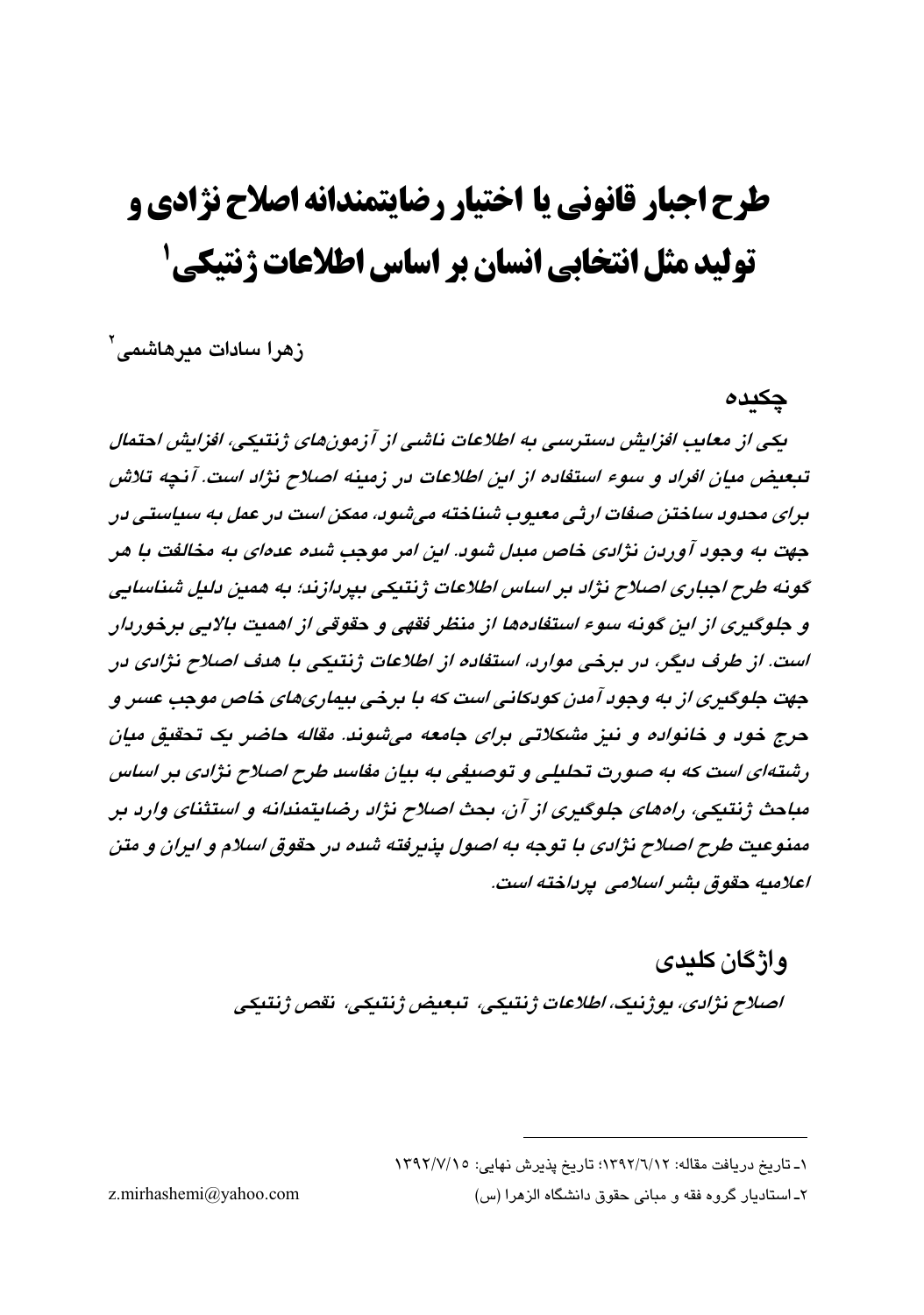#### مقدمه

یکی از معایب و مفاسد تهیه شناسنامه ژنتیکی، ایجاد بانک اطلاعات ژنتیکی و حتی افزایش دسترسی به آزمونهای ژنتیکی و افزایش احتمال تبعیض میان افراد بر اساس این دادهماست (بریانت و دیگران، ۱۳۸۸، ص۱۳۷ـ۱۳۸). بروز تبعیض ژنتیکی و سوء استفاده از اطلاعات ژنتیکی می تواند در زمینه اصلاح نژاد باشد. بنا به یک نظرخواهی در مورد آزمایشهای ژنتیکی، بسیاری از مردم از این موضوع بیم داشتند که اسرار نهفته درون ژنهای آنها در صورت آشکار شدن، روزی علیه آنها به کار رود *(دبیری، ۱۳۷۷، ص٤٤).* بر همین اساس، اعلامیه سنالمللی دادههای ژنتنک انسانی، هر گونه پهروبرداری و استفاده از دادههای ژنتنک انسانی برای مقاصد تبعیضآمیز یا تجاوز به حقوق بشر و آزادیهای اساسی یا کرامت انسانی را ممنوع دانسته و تلاش جهت جلوگیری از آن را الزامی شمرده است ( International Declaration on Human Genetic Data, Art 5 & Art 7). همچنین در ماده ٦ اعلامیه جهانی ژنوم انسانی و حقوق بشر سازمان پونسکو آمده است: «هیچ کس نباید بر اساس ویژگیهای ژنتیکی با هدف نقض حقوق بشر و آزادیهای اساسی، در معرض تبعیض قرار گیرد» (Universal Declaration of the Human Genome and Human Rights, Art 6.

ماده ٤ راهنمای اخلاقی پژوهش های ژنتیک وزارت بهداشت نیز بر همین امر تأکید كرده است (رامنماي اخلاقي پژومش ماي ژنتيک وزارت بهداشت، درمان و آموزش پزشکي، ماده٤).

بر اساس تعالیم اسلامی نیز، چنین تبعیضهایی مخالف با اصل عدالت است که همواره در تعالیم دینی بر رعایت آن تأکید شده است *(نوبهار، ۱۳۸۳، ص۸۱)*. به دلیل اهمیت شناسایی و جلوگیری از این گونه سوء استفادهها، در ذیل به بررسی بیشتر مسأله سوء استفاده از اطلاعات ژنتیکی در قالب اصلاح نژاد و مفاسد آن و استثناهای وارد بر عدم جواز طرح اصلاح نژادی و نیز مصالح طرح اصلاح نژاد رضایتمندانه مے پردازیم.

سوء استفاده از اطلاعات ژنتیکی به صورت اصلاح نژادی طرح و بیان کلی مسأله سوء استفاده از اطلاعات ژنتیکی به صورت اصلاح نـژادی،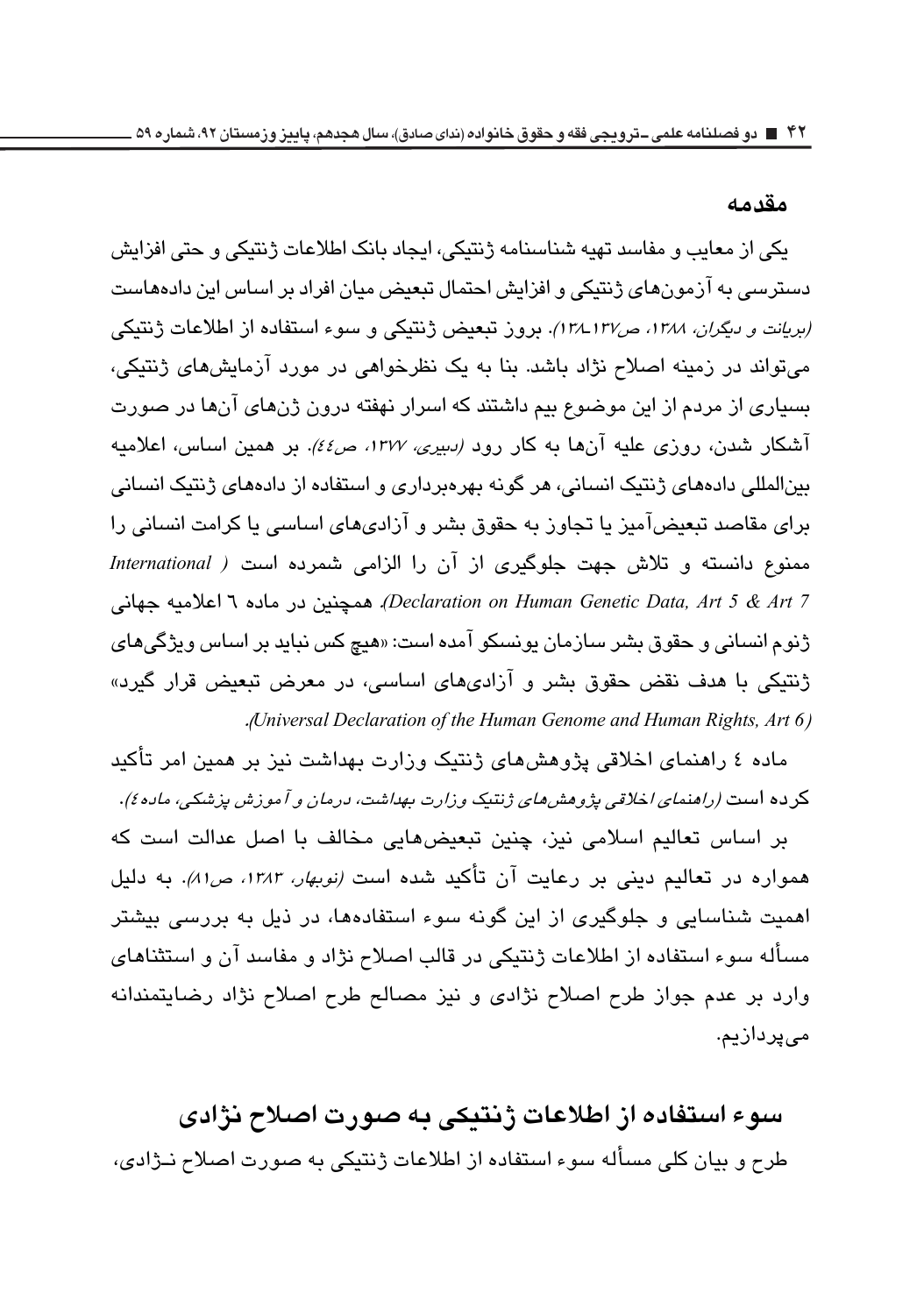مستلزم آن است كه ابتدا اين واژه را تعريف كرده، سپس به طور مختصر، وقوع اين ایده در سطح جهانی را پررسی کنیم و در ادامه به اشکالات و مفاسد آن پیردازیم.

## **%UkG<m ^ z5.UD BX dBj 1Hz=7;} S &- z\$ +**

آرمان تسلط بر طبیعت و دگرگون کردن جامعه بشری از طریق دستکاری ژن۵ا آرزوی دیرینهای است. با رشد علم ژنتیک در سدههای گذشته، امکان تحقق این رویا بیش از پیش شکل واقعیت به خود گرفته است. با مشاهده اینکه در طی هزاران سال در تولید مثل گیاهان و حیوانات، کشاورزان و دامداران دانههایی را انتخاب میکردهاند که مناسبتر بودهاند و با گسترش و پیشرفت در تولید گیاهان و جانوران در آزمایشگاه، اندیشه طرح استفاده از همین روش برای خلق «نژاد برتر» در انسان، از طرف برخی افراد و نژادها، جيزي دور از ذهن نبود /Araham, 2002, P.114، اين فكر بدين معناست كه مانند اصلاح گیاهان، بهترین انسانها می توانند با بهترین انسانها جفتگیری کنند و در نتیجه این عمل، افراد ناقص یا نژاد خاصی از جامعه حذف و کنار گذاشته شون*د (ترو، ۱۳۷۹، ص۱۰۸).* به چنین تفکري «اصلاح نژادي» ` مي گويند.

در سال ۱۸۸۳م، شخصی به نام فرانسیس گالتون<sup>۲</sup> این اصطلاح و اصطلاحی به نام «یوژنیک»<sup>۳</sup> را در معنایی جدید و برای اصلاح نژادی بر مبنای مسائل و مباحث ژنتیکی و بهبود کیفیت ژن انسان، به کار برد *(مانگ، ١٣٨٦، ص٣٣٢).* در حقیقت، پوژنیک، طرحی برای بهبود ژنتیکی گونه انسان از طریق انتخاب ژنتیکی است *(Coors, 2003, P.29).* عبارت «يوژنيک» از واژه يوناني «Eu» به معناي «خوب» يا «مناسب» و يسوند «genes» به معناي «متولد شده» تشكيل شده است و به مفهوم «زاده برتر» است *(بشيريه و ديگران، ١٣٨٩، ص١٦)* و میتوان از ان تعبیر به «بهنژادی» نمود *(باولر، ۱۳۷٤، ص۲۳۸).* در ابتدا، معنای این واژه بیشتر جنبه پزشکی داشت و به معنای جلوگیری از تکثیر ژنهای نامطلوب و معیوب به کار

- 1-Ethnic Cleaning
- 2- Francis Galton
- 3-Eugenic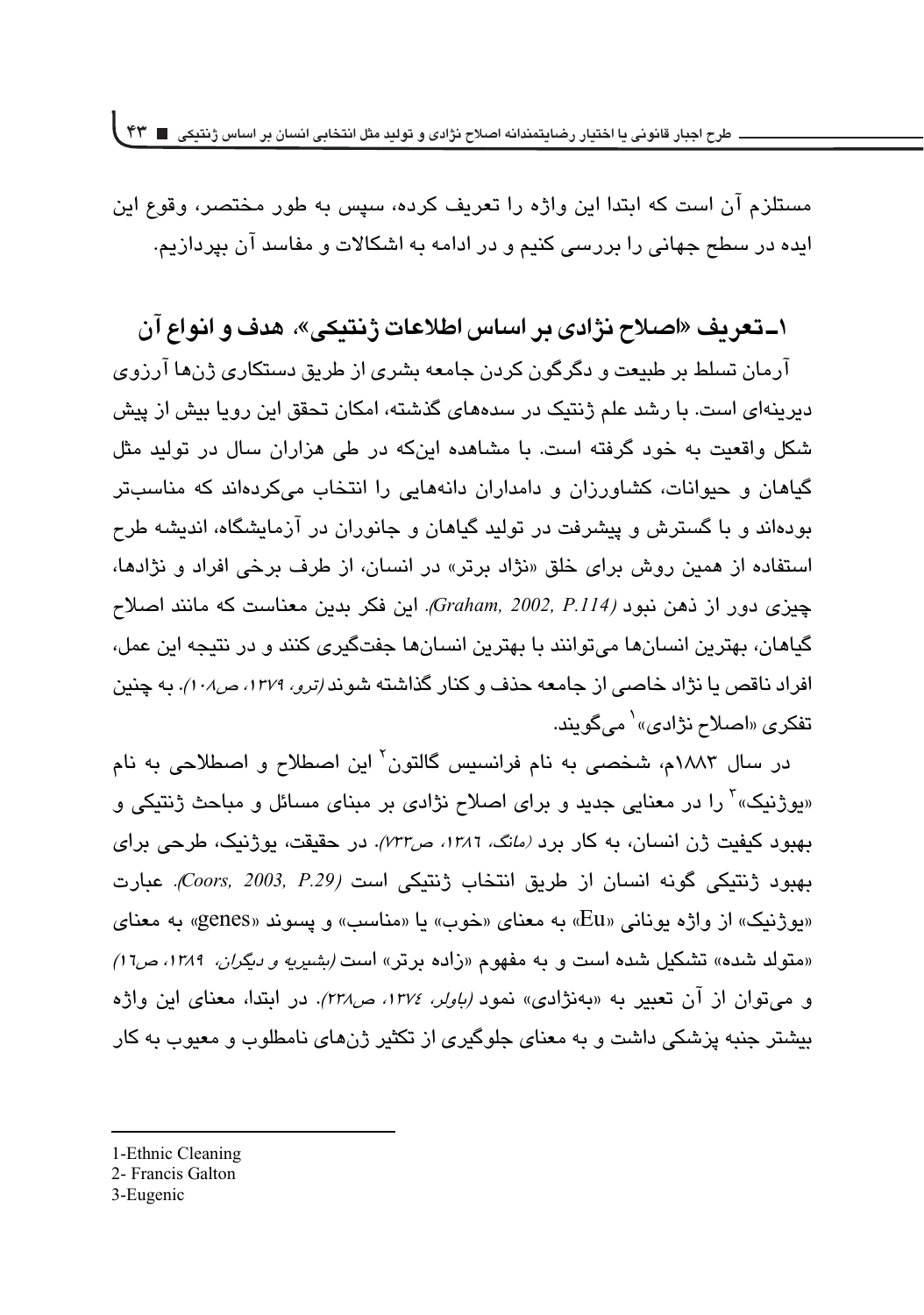م<sub>حا</sub>رفت *(باولر، ص٤٦٪ بشيريه و ديگران. ١٣٨٩، ص١٧)*. اما بهتدريج هدف يوژنيک به سمت توليد مثل انتخابی انسان یا هدف ایجاد کوپکانی یا ویژگیهای مطلوب پیش رفت؛ به طوری که هدف بو ژنیک، بهبور گرایشهای ارثی انسان از طریق افزایش تولید مثل افراد و گروههای خاص و کاهش تولید مثل افراد و گروههای خاص دیگر بیان ش*د (ممان، ص۱۹۔۲۰)*. برای مثال، هدف گالتون از مطرح کردن پوژنیک، بهبود نسل بشر و ایجاد افراد با بهره هوشی بالا و حتى داراى سجاياى اخلاقى و قدرت سلامتى جهت پيشرفت اجتماع، بيان شد *(مانگ، ۱۳۸۲، ص۳۱).* گالتون بر این باور بود که جامعه باید موجباتی را فراهم آورد که افراد مناسبتر بیشتر زاد و ولد کنند *(باولر، ۱۳۷٤، ص۲۲۸).* بر همین اساس، فردی به نام هرمن مولر <sup>י</sup>، در کتاب خود<sup>۲</sup> که در سال ۱۹۳۰ برنده جایزه نوبل شد، بنای یک بانک اسپرم را مطرح کرد تا مردانی که دارای اختلالات خاص هستند و یا حتی زوجهای معمولی، از اسپرمهای جمعآوری شده از افراد با صفات برتر در این بانک، برای ایجاد کودکان خانواده خود استفاده كنند *(مانگ، ١٣٨٦، ص ٧٣٤؛ پاي، ١٣٧٣، ص٤٤٥).* بر اساس نظريه او، در سال ١٩٨١م یک بانک اسپرم در کالیفرنیای جنوبی با اهداف بو<u>ژ</u>نیک تأسیس ش*د (مانگ، ۱۳۸۲، ص۲۶).* پس از آن، بسیاری در کتابهای خود موافقت خود با پوژنیک را مطرح کرده، طرح گالتون و مولر را ستودند و حتی برای بقای نژاد انسان ضروری دانستن*د (پای، ۱۳۷۳، ص٤٤٥).* برخی از آنها تا حد*ی* در یا فشاری بر این مسأله پیش رفتند که تولیدمثل افرادی را که امکان یک بیماری ژنتیک، مانند هانتینگتون در نوزاد متولد شده از آنها ٥٠ درصد باشد، از نظر اخلاقی اشتباه دانستند و برای جلوگیری از به وجود آمدن چنین نوزادانی، هر کاری را جایز بلکه لازم %dwq *385 384, .P,)200 ,Purdy*

طبق آنچه گفته شد، خطءشی های پوژنیک به دو گروه تقسیم می شود؛ گروه اول که به «یوژنیک منفی»<sup>۳</sup> مشهور شدهاند، در راستای بهبود وضعیت سلامت جسمانی، اقدام به حذف عناصر ژنتیک منفی و مخرب می نمایند *(رنجبریان و سبف، ۱۳۸۸، ص۱٤*۲) و در

ــــــــــــــــــــــــــــــــــــــــــــــــــــــــــــــــــــــــــــــــــــــــــــــــــــــــــــــــــــــــــــــــــــــــــــــــــــــــــــــــــــــــــــــــــــــــــــــ

1- Herman J. Muller

۲ـ «خارج از شب: چشم انداز اینده از دیدگاه یک زیستشناس».

3- Negative Eugenic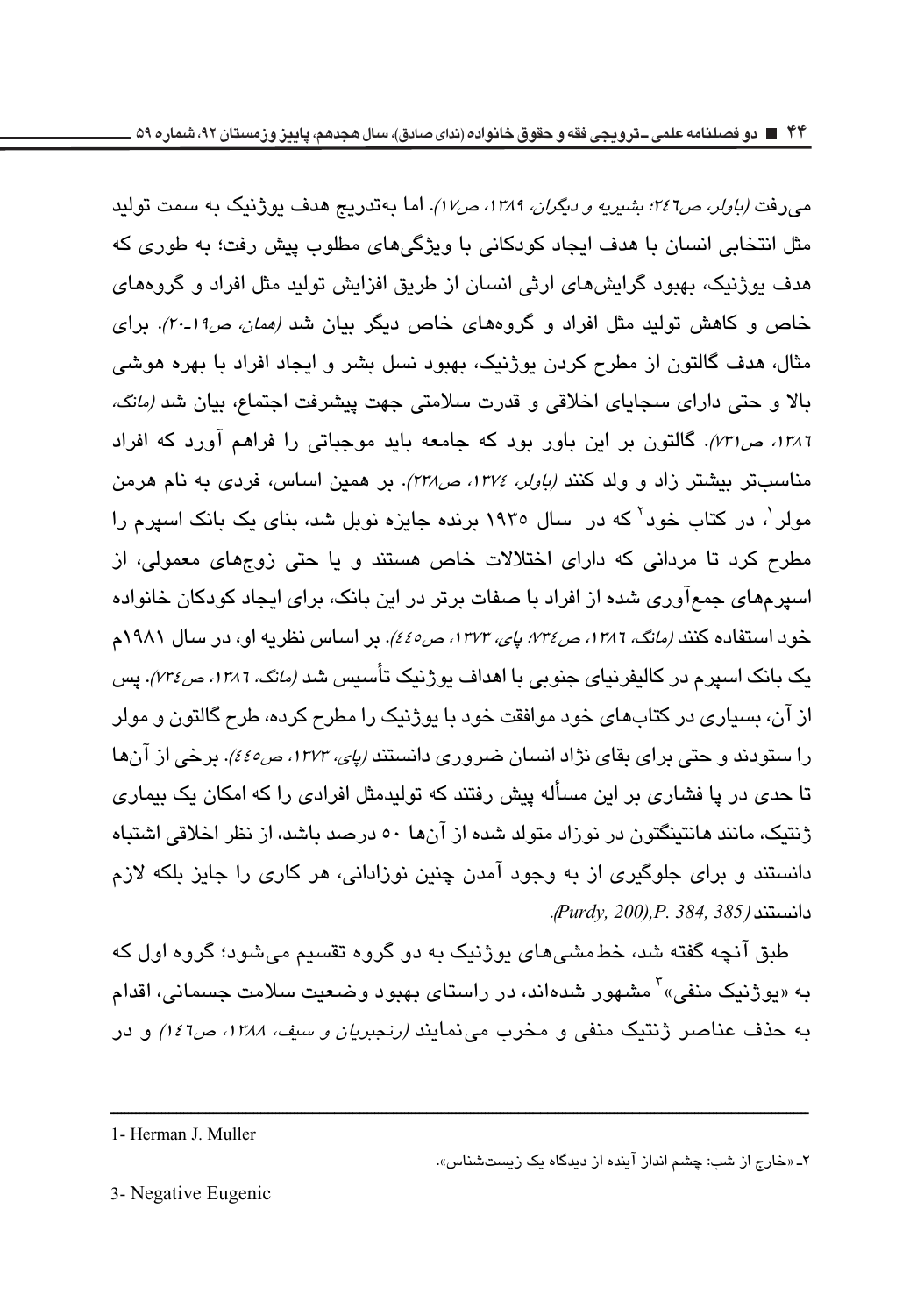این راستا تولید مثل افرادی را که دارای ژنهای ناقص هستند، نفی میکنند *(بشیریه و دیگران، ۱۲۸۹، ص۲۰: مانگ، ۱۳۸۲، ص۷۳۲)* و گروه دوم که به ان «یوژنیک مثبت» میگویند، به دنبال از میان بردن اختلالات ژنتیک افراد نیستند بلکه به دنبال ایجاد تغییرات دلخواه برای خلق موجودی با ویژگیهای خاص هستند *(رنجبریان و سیف، ۱۳۸۸، ص۱٤٦)* و از این جهت، افزایش تولید مثل افرادی را که دارای خصایص ژنتیکی برتر هستند، توصىيه مىكنند *(بشيريه و ديگران، ١٣٨٩، ص٢٠: مانگ، ١٣٨٦، ص٧٣٢)*.

در مورد اجرای سیاستهای بوژنیک نیز سه روش قابل تصور است *(بشیریه و دیگران، ۱۳۸۹، ص۲۰-۲۱):* 

روش اول، پوژنیک احیاری' است که در این روش، دولت یک برنامه پوژنیک را احیاری مي كند و سياستهاي موجود در آن هم اجباري و محدود كننده است.

روش دوم، یوژنیک داوطلبانه<sup>۲</sup> است که رسماً اجباری نیست و مردم به صورت داوطلبانه در آن شرکت میکنند.

روش سوم، پوژنیک خصوصی<sup>۳</sup> است که به وسیله افراد و گروههای خاص و به طور خصوصی و داوطلبانه انجام میشود و برای همه مردم و در دسترس همه نخواهد بود.

#### **% qz=y} Xv BD ^ z5.**

از لحاظ تاريخي، دوره اوج استفاده از پوژنيک، اوايل قرن بيستم بود؛ اما بهتدريج بعد از پایان جنگ جهانی دوم، استفاده از پوژنیک کم رنگ شد. در اوایل سده بیستم، در ایالات متحده امریکا، در راستای اهداف اصلاح نژادی، بسیاری از افراد مبتلا به بیماریهای ذهنی و خاص را بدون رضایت انها نابارور میکردند *(ترو، ۱۳۷۹، ص۱۰۸*-۰*۱: باولر، ۱۳۷٤، ص۲۲۸)*. برای مثال در سال ۱۹۰۷م، قانون عقیمسازی در ایندیانا به اجرا در آمد و بهتدریج در برخی ایالات دیگر این کشور نیز تصویب شد. در سال ۱۹۲۷م در برخی ایالات مانند ویرجینیا با

<sup>1-</sup> Authoritarian eugenics.

<sup>2-</sup> Promotional Voluntary

<sup>3-</sup> Private eugenics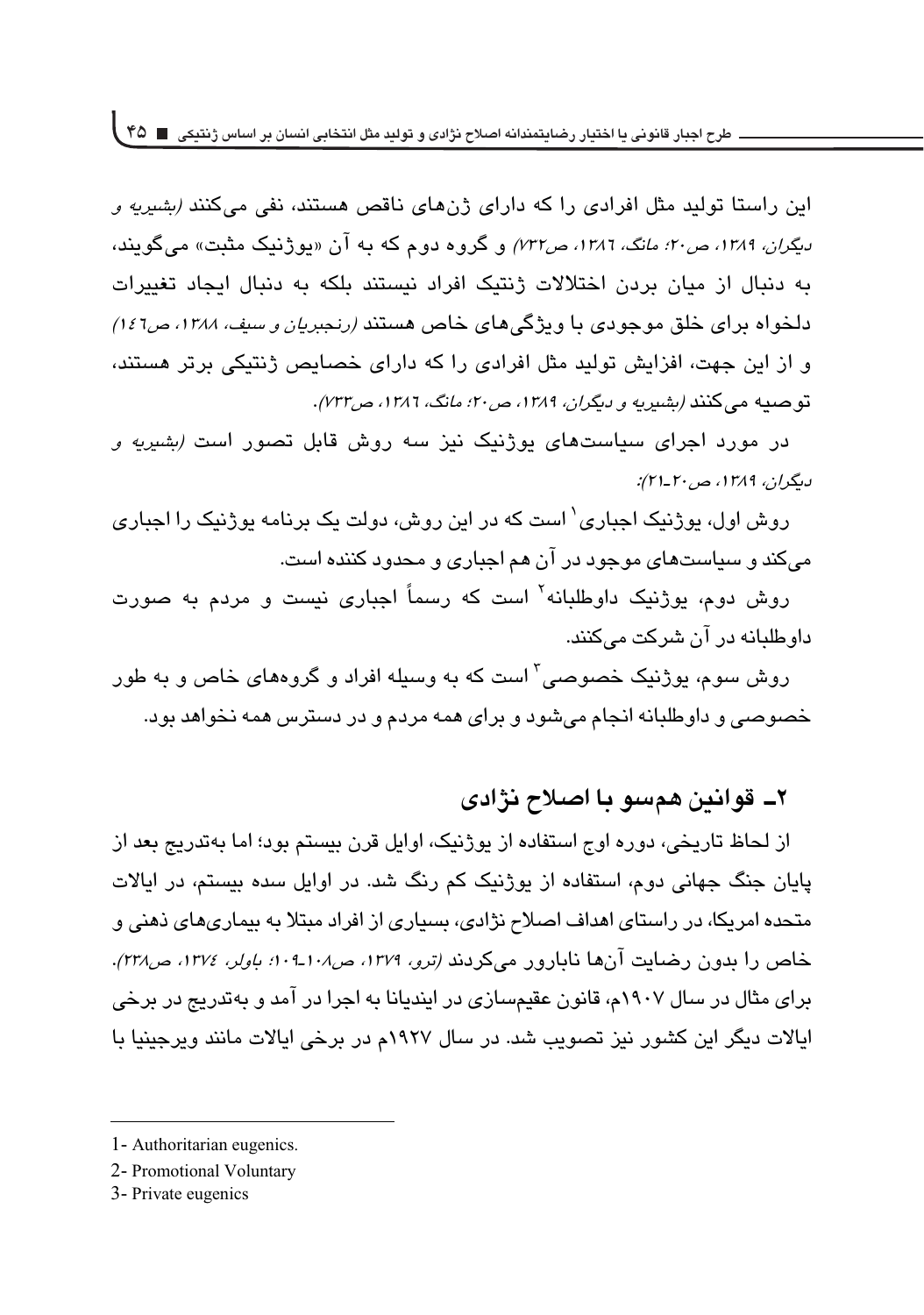دقت بیشتری در مورد بیماران خاص انجام میش*د (مانگ، ۱۳۸٤، ص۷۳۲)*. بدین ترتیب پذیرش عمومی یوژنیکز در ایالات متحده دلیلی بر قانونی شدن یوژنیک شد. در دهههای ۱۹۲۰ و ۱۹۳۰م، خط مشیهای یوژنیکز در مورد بیماران ذهنی خاص در کشورهایی مانند بلژیک، برزیل، کانادا و سوئد نیز اجرا شد *(شیریه و دیگران، ۱۳۸۹، ص۱۸).* وحشتناکترین سیاست در این زمینه، در آلمان در دهه ۱۹۳۰ و ۱۹۶۰م. روی داد که در آن زمان، آزمایش فرضیات دانشمندان، در اردوگاههای پر جمعیت به مورد اجرا گذاشته شد و هدف از آن حذف گروههای قومی دیگر و ایجاد روشهای خالص سازی به اصطلاح «نژاد برتر»، بود *(ترو*، *۱۳۷۹، ص۲۰۹).* به نظر می رسد از اواخر دهه ۱۹٦۰م، قوانین متعددی در برخی کشورها با این عنوان که چه کسی می تواند ازدواج یا تولید مثل کند، به وجود آمده است. در سال ۱۹۲۹م. دو دانشمند به نامهای فارو<sup>۰</sup> و ژابرگ<sup>۲</sup>، طی مقالهای قوانین موجود در آن زمان را که از ازدواج بین دو نفر با اجداد و خویشاوندان نزدیک ممانعت میکرد، بیان میکنند *(پای، ۱۳۷۳*، ص 11⁄2). هم اكنون نه تنها شاهد آن هستيم كه برنامههاى سقط جنين اجبارى بر اساس آزمایشهای ژنتیک بر روی جنین، در برخی نقاط جهان در حال انجام است *(میل، ١٣٨٦،* ص *۲۸۰)*، بلکه برخی افراد، ادعاهای جدیدی به نام «زندگی اشتباهی» را مطرح کرده، بر اساس آن معتقدند که یک کودک ناقص باید بتواند، بر ضد والدین، پزشکان و مشاورانی که والدین وی را در جلوگیری از چنین تولدی به طور صحیح راهنمایی نکردهاند، در دادگاه اقامه دعوا كند *(ياي: ١٣٧٣، ص٤٢٨)*.

## **% ]7B - SXBow Ud ^ z5. UD BX IOBEw 1Hz=7;**

قطعاً انتخاب بهترين صفت در ذرت، برنج، لوبيا و حتى حيوانات پرورشي، با بحث آينده انسانها و انتخاب بهترين صفت در آنها، كاملاً متفاوت است. وقتى بحث آينده انسانها مطرح می شود، کینههای نژادی و عقدههای شخصی و برتریجویی های کاذب و خیالی وارد صحنه میشون*د (ترو، ۱۳۷۹، ص۱۰۹). هم*چنین سؤال مهم بیجوابی که در این جا وجود دارد،

1- M. G. Farrow.

<sup>2 -</sup> R. C. Juberg.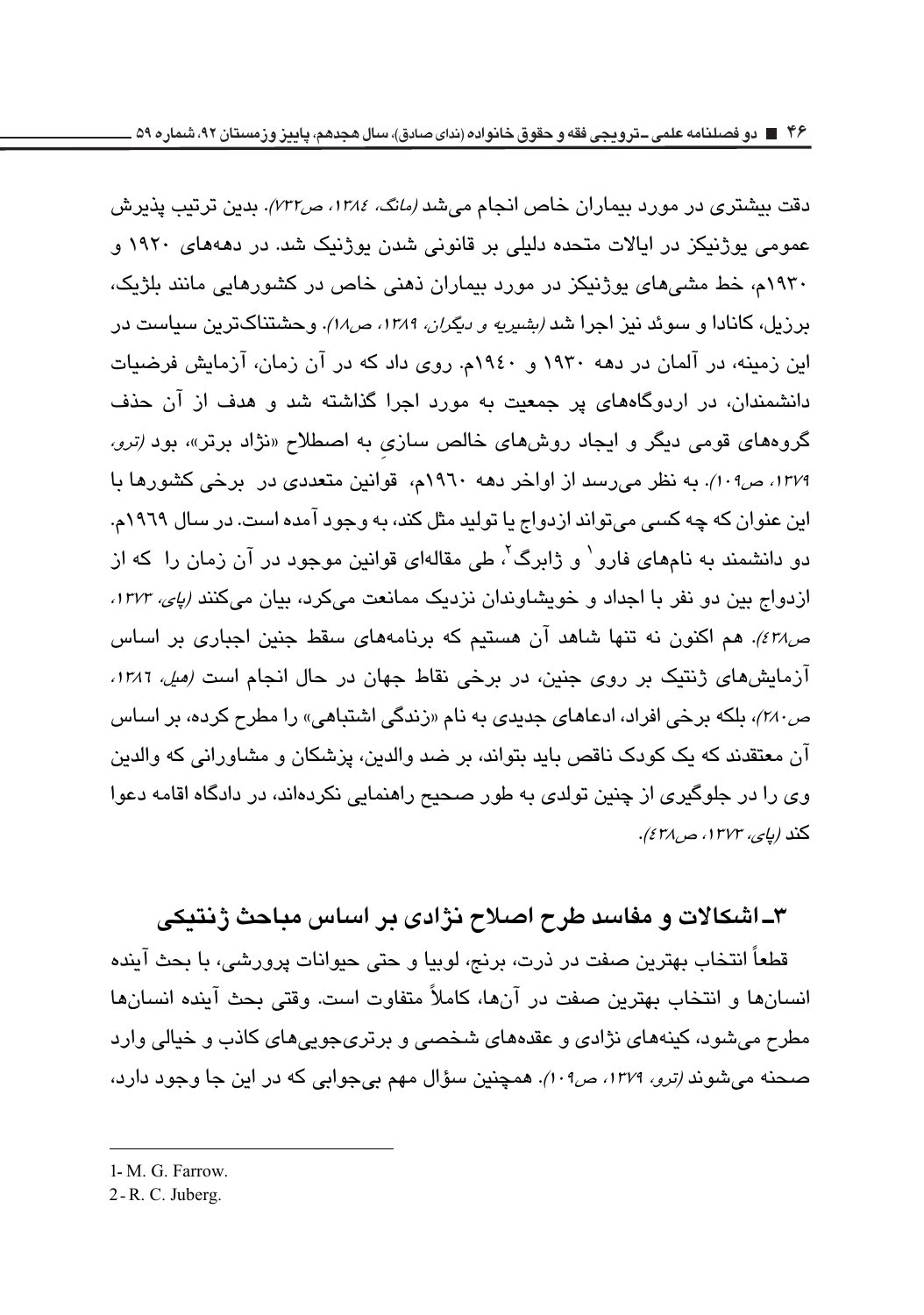**طرح اجبار قانونی یا اختیار رضایتمندانه اصالح نژادی و تولید مثل انتخابی انسان بر اساس ژنتیکی 47**

این است که وقتی در بحثهای بسیار سادهتری مانند بیماریهای شدید و غیرشدید، هیچ c i^U 9i% q'% *24 ,Oct 1995, ,Chadwick ,Knoppers ,Wertz*L W` ;'^scs; یک صفت نسبت به صفت دیگر را مشخص میکند *(مانگ، ۱۳۸۲، ص۷۳۲)؟! به عبارت دیگر، در* خص*وص این* که چه صفاتی در انسان خوب و پرترند و باید گسترش بایند و چه صفاتی  $\frac{d\mathbf{y}}{d\mathbf{y}}$  نکته ( سین بروند، اتفاق نظر وجود ندارد *(رنجبریان و سیف، ۱۳۸۸، ص۱۲*۲). نکته حائز اهمیت دیگر این است که لازمه از بین بردن صفات نامطلوب در انسانها، عقیم ساختن، یا از بین بردن جمعیتهای حامل ژن معبوب و نامطلوب است؛ در حالی که چنین موضوعی با حقوق مسلم افراد انسانی و حتی نسلهای آینده، بهشدت در تعارض است *(ممان جا)؛* چنان که در متن اعلامیه حقوق بشر در اسلام آمده است: «استفاده از وسیلهای که منجر به از بین بردن سرچشمه بشريت بهطور كلم يا جزئم گردد، ممنوع است» *(اعلاميه قاهره در مورد حقوق بشر در اسلام، مصوب ١٤* محرم ١٤١١ *هـق.، ماده٢، بند ب)*.

بر اين اساس، منتقداني به مخالفت با يوژنيک پرداختند و تقريباً از دوران جنگ جهاني دوم، افول شهرت بوژنیک آغاز شد *(بشیریه و دیگران، ۱۳۸۹، ص۱۸).* تندروی های سیاست بهنژادی نازیها، نگرانی های فراوانی را در میان دانشمندان برانگیخت. به نظر می رسید آنچه به عنوان تلاش برای محدود ساختن صفات ارثی معبوب پایهگذاری شده بود، در عمل به سیاستی برای سوء استفاده گروههایی خاص در جهت به وجود آوردن نسل و نژادی خاص مبدل شده بود *(باولر، ١٣٧٤، ص٢٤٦*). از جمله منتقدان يوژنيک در ان زمان مىتوان از فردی به نام چسترتون<sup>י</sup> یاد کرد که نظرش را در کتاب «یوژنیکز و سایر اهریمنها»<sup>۲</sup> مطرح کرد *(همانجا)*. علاوه در آنچه گفته شد، نویسنده کتاب *آ*ین*ده پسا انسانی ما* در مورد ترس از شروع مجدد بازی با اصلاح نژادی بر اساس در دسترس بودن فناوری ژنتیک می نویسد:

«بزرگترین ترس خبرگان امروزی [در مورد] جنبههای اخلاقی قضیه [فناوری ژنتیک] این است که مبادا فقط اغنیا به این نوع فناوری ژنتیک دسترسی داشته باشند. اگر این فناوری در آینده بتواند برای مثال راه بی خطر و مؤثری را برای به وجود آوردن کودکی هوشمندتر پیدا

<sup>1 -</sup> G. K. Chesterton.

<sup>2-</sup> Eugenics and other Evils.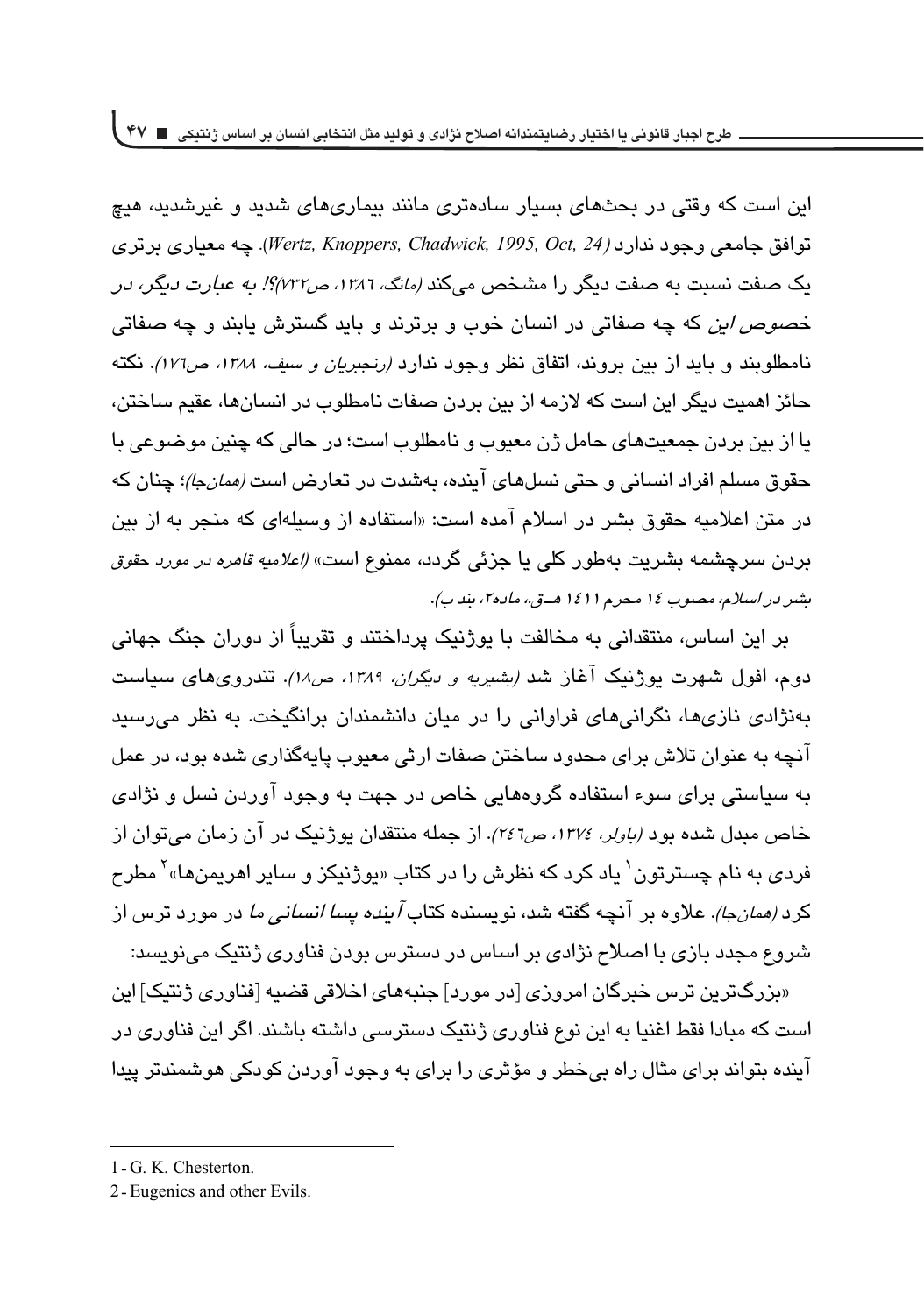کند، هزینههای کار بلافاصله بالا خواهد رفت و… بار دیگر بازی اصلاح نژادی شروع خواهد شد. تحت این سناریو، دولتهای دموکرات خواهان رفاه مردم، بار دیگر وارد بازی اصلاح نژاد خواهند شد. اما این بار نه برای جلوگیری از ادامه نسل شهروندان با ضریب هوشی يايين، بلكه برا*ي* ياري رساني به اينها در بالا بردن ضريب هوشي خود و در نتيجه ضريب هوشی فرزندان ایندهشان» *( نوکویاما، ۱۳۸۳، ص۱۲۲.* 

بنا بر آنچه گفته شد، روشن است که نه تنها هر گونه طرح اجباری جهت بهبود سلامت مردم با تغییر و جایگزین کردن سلولهای تولید مثلی، جلوگیری از ازدواج افراد خاص و یا توصيه به سقط جنين، بر اساس تهيه و جمع آوري اطلاعات ژنتيكي افراد، زنگهاي خطر را به صدا در مي آورد و بروز عواقبي چون «اصلاح نژادي» و «يوژنيک» را گوشزد مي کند، بلکه استفاده خصوصی و داوطلبانه افراد و گروههای خاص از فناوری ژنتیک برای بالا بردن توانایی *ه*ای ژنتیکی افراد نیز منجر به «پوژنیک» خواهد شد. بر همین اساس، بند د ماده یک راهنمای اخلاقی پژوهشهای ژنتیک وزارت بهداشت، به کارگیری پژوهشهای ژنتیک پزشکی در جهت اصلاح نژاد بشری و پوژنیسم را به طور کامل مجاز نمیداند. با این حال با در نظر گرفتن شرایط و محدودیتهایی، می توان استثناهایی را در مورد استفاده از آزمایشهای ژنتیکی برای محدود ساختن صفات ارثی معیوب و اصلاح عیوب ژنتیکی مطرح كرد.

# **w KHX{B. xw{j=F Ud ^ z5. BD BoHX, dBj ژنتىكى**

هر چند با توجه به اشکالات و مفاسد مترتب بر استفاده از اطلاعات و دادههای ژنتیک در جهت اصلاح نژادی حکم به عدم جواز و ممنوعیت آن ترجیح داده شده است، اما استفاده از آزمایشهای ژنتیک برای محدود ساختن صفات ارثی معیوب و اصلاح عیوب ژنتیکی در صورت عدم وجود هر گونه اجبار در این زمینه، یا با تشخیص ضرورت آن برای جامعه، بدون دخالت هرگونه پوژنیسم نژادی جایز خواهد بود. در ذیل به بررسی این دو استثنا میپردازیم.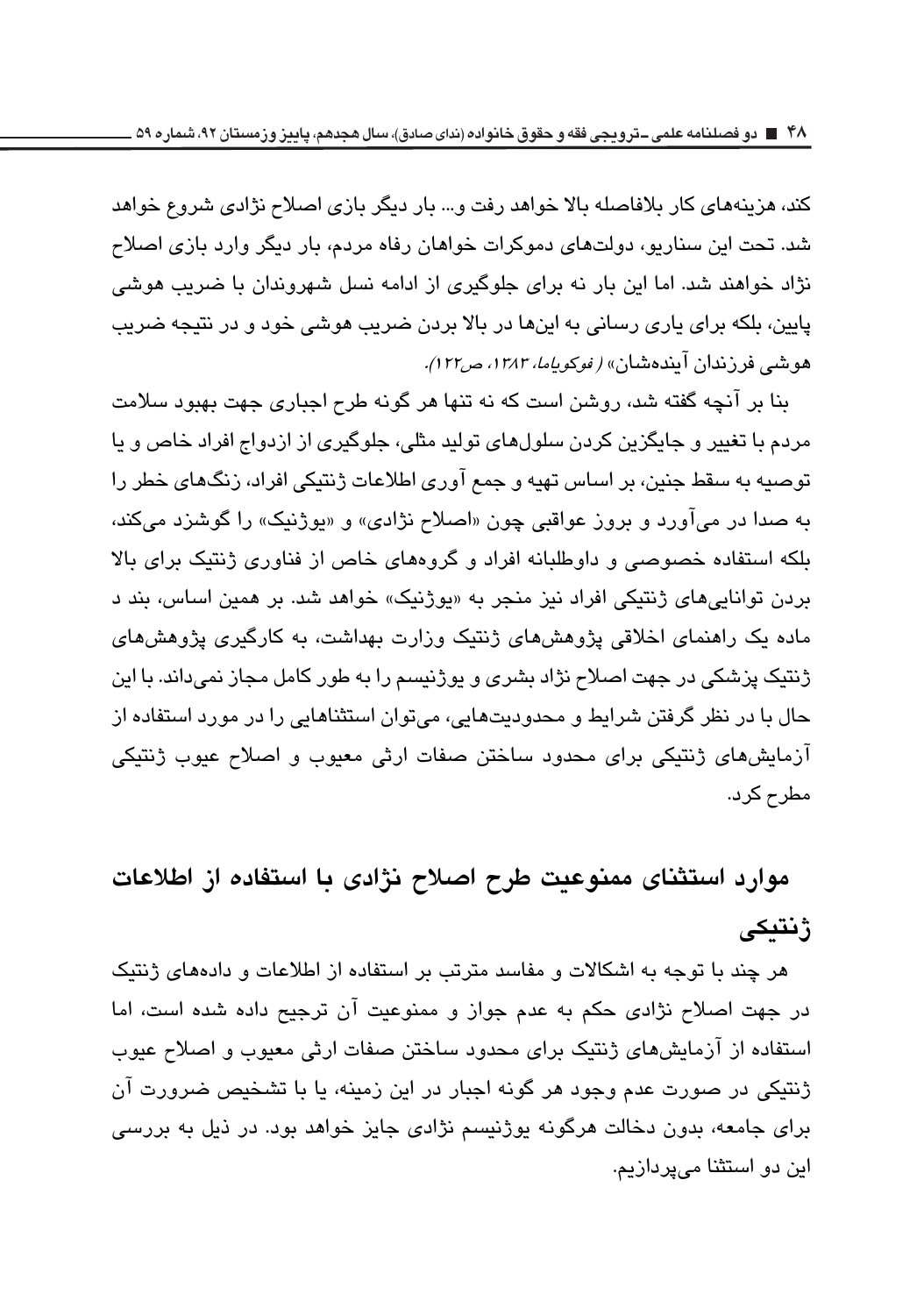<mark>\\_ طرح بحث اصلاح نژاد رضایتمندانه</mark>

با توجه به آنچه گفته شد، هر گاه بر اساس اطلاعات ژنتیکی جمعآوری شده، اجباری از طرف قدرتها و دولتها برای جایگزین کردن سلولهای تولید مثلی، سقط جنین با عدم ازدواج دو فرد صورت گیرد، این امر می تواند در جهت فعالیتهای اصلاح نژادی تلقی شود و قطعاً مخالف حقوق و آزادیهای بشری خواهد بود.

اما به هر حال نمی توان انکار کرد که در برخی موارد، کنترل و جلوگیری از به وجود آمدن کودکانی با برخی بیماریهای خاص و شدید که موجب عسر و حرج برای فرد و خانواده و مشکلاتی برای جامعه است، در صورتی که با رضایت افراد و به وسیله مشاوره و تشخیص پیش از ازدواج یا حداقل پیش از رابطه زناشویی صورت گیرد، آثار مثبتی را در جهت از بین بردن آن بیماری در میان افراد یک جامعه خواهد داشت. در چنین صورتی، دیگر این موضوع مخالف حقوق و آزادیهای بشر نبوده، تهدیدی برای کرامت انسانی` محسوب نخواهد شد.

اصطلاحی به نام «اصلاح نژاد رضایتمندانه»<sup>۲</sup> را در چنین موردی استفاده میکنند. البته در این مورد نیز مسأله تشخیص و تفکیک بیماریهای پر خطر و شدید از غیر آن، جای بحث فراوان دارد *(آهنی و دیگران، ۱۳۸۹، ص۱۲۲.).* 

 $\epsilon$ اولین بار این اصطلاح در میان یهودیان اشکنازی $^7$  آمریکا استفاده شده است. واقعه مربوط به بیماری بهنام تای ساکز <sup>؛</sup> است که در میان آنها معمول بود. تای ساکز یک بیماری تخریب عصبی است که از جمله عوارض آن، رکود حرکتی پیش رونده و مرگ زودرس است. این بیماری حاصل یک صفت ژنتیکی مغلوب است که با دو ژن جهش یافته، تظاهر پیدا میکند. بنابراین، اگر دو فرد ناقل بچهدار شوند، احتمال اینکه کودک به بیماری تای ساکز مبتلا شود ۱ به ٤ خواهد بود. به منظور جلوگیری از به وجود آمدن کودکانی با

ـــــــــــــــــــــــــــــــــــــــــــــــــــــــــــــــــــــــــــــــــــــــــــــــــــــــــــــــــــــــــــــــــــــــــــــــــــــــــــــــــــــــــــــــــــــــــــــ

- 3 Ashkenazi.
- $4 Tay Sachs$

۱ـ اشاره به مقدمه اعلامیه بینالمللی دادههای ژنتیک انسانی

<sup>2-</sup> Eugenic with a Smiling face.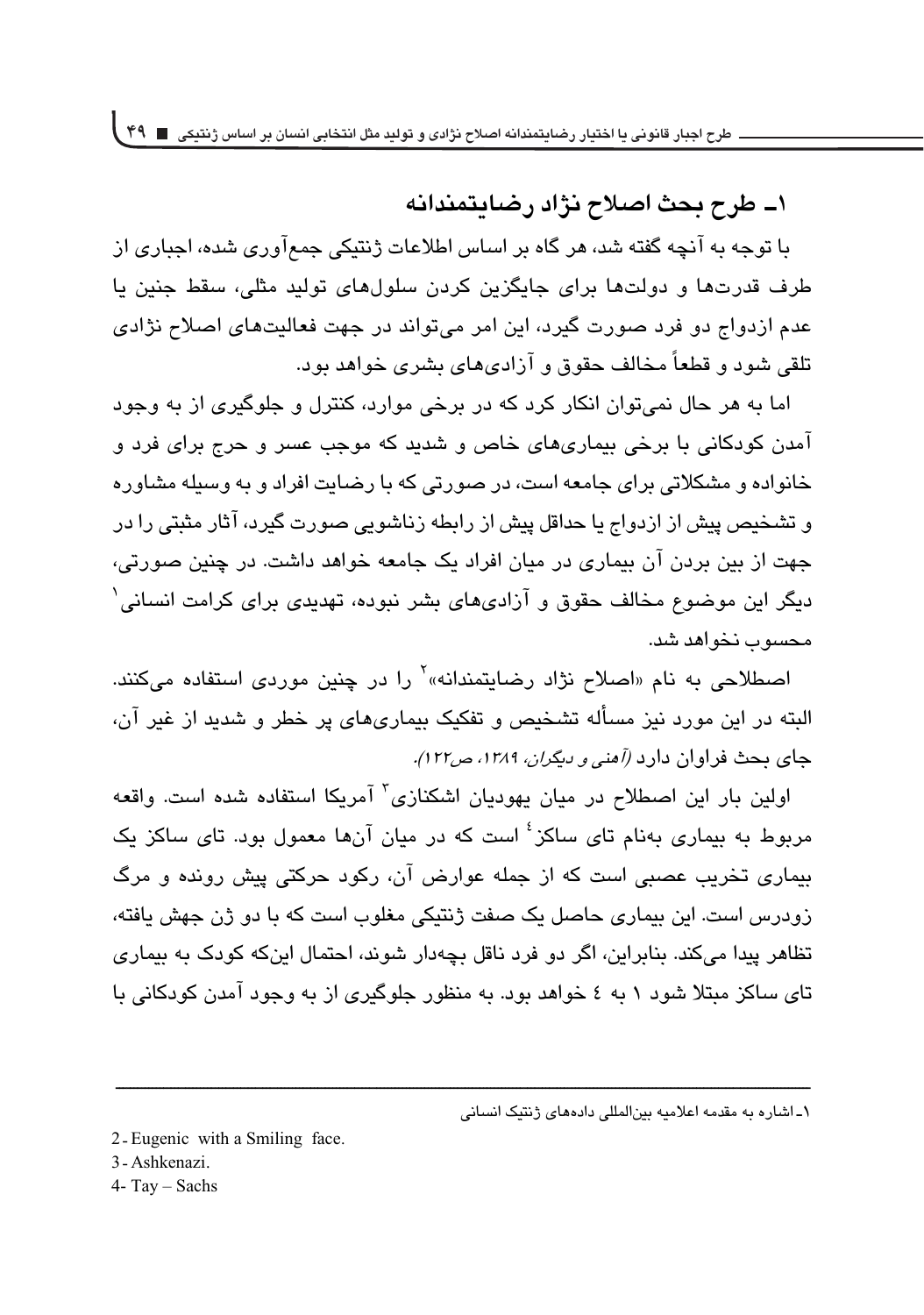این بیماری و جلوگیری از خاتمه بارداری و سقط جنین به سبب این بیماری، رابی جوزف اکشتاین` سیستمی برای آزمون تمام افراد جوان از نظر ناقل بودن بیماری تای ساکز، راهاندازی کرد. نتایج و اطلاعات بهدست آمده در اختیار افراد قرار نمیگرفت و تنها زمانی که دو فرد قصد ازدواج داشتند، این اطلاعات قابل دسترسی بود و در صورتی که هر دوی آنها ناقل بیماری بودند، پیشنهاد می شد که ازدواج نکنند. این برنامه در جامعه پهودیان به نام «دور یشوریم»<sup>۲</sup> به معنی «نسل صالح» نیز شناخته شد؛ زیرا به نحوی مؤثر شیوع بیماری تای ساکز در میان یهودیان اشکنازی آمریکا را کاهش داد *(بریانت و دیگران، ۱۳۷٤.* ص152*.(*۱۳۷).

 $^{\epsilon}$ نمونه دیگری از این موارد در قبرس و ایران ّدر قبال بیماری بتا تالاسمی ماژور siqy8bv *~Ey.&*  <sup>9</sup>

به نظر می٫رسد، در اینگونه بیماری۵ا حتی اگر آزمایش اجباری باشد ـ همانگونه که در قبرس در قبال بیماری تالاسمی اینگونه بود ـ و با یک مشاوره صحیح، تصمیمگیری نهایی به عهده خود افراد گذاشته شود و اجباری در مورد عدم ازدواج نباشد، نه تنها خطرات اصلاح نژادی یا پوژنیک در بین نخواهد بود، بلکه نتایج مثبتی هم به همراه خواهد آورد.

# **% Ua-Bj<Fw\_NtBjBxHL;KHX{B;<UDSj\*LUd^ نژادی**

در بحث حاضر، توجه به این نکته نیز راهگشاست که حق رضایت افراد در امور

ـــــــــــــــــــــــــــــــــــــــــــــــــــــــــــــــــــــــــــــــــــــــــــــــــــــــــــــــــــــــــــــــــــــــــــــــــــــــــــــــــــــــــــــــــــــــــــــ

1- تالاسمی بیماریی است که در آن ساخت هموگلوبین، پروتئین حمل کننده اکسپژن دچار نقص میشود و بیمار نیاز مداوم به تزریق خون دارد. در نتیجه، اغلب بیماران در صورت عدم درمان مناسب تا سن ۲۰ ـ۳۰ سالگی از دنیا میروند *(توماس آندرولی … و دیگران، ۱۳۸۰، بخش۸۰ ص۲۱).* 

<sup>1&</sup>lt;sub>-</sub> Rabbi Joseph Ekstein

<sup>2-</sup> Dor Yeshorim

<sup>3.</sup> Iranian national thalassaemia screening programme. Samavat A, Modell B. BMJ. 2004 13;329(7475):1134-7.

<sup>4.</sup> Major Beta Thalassemia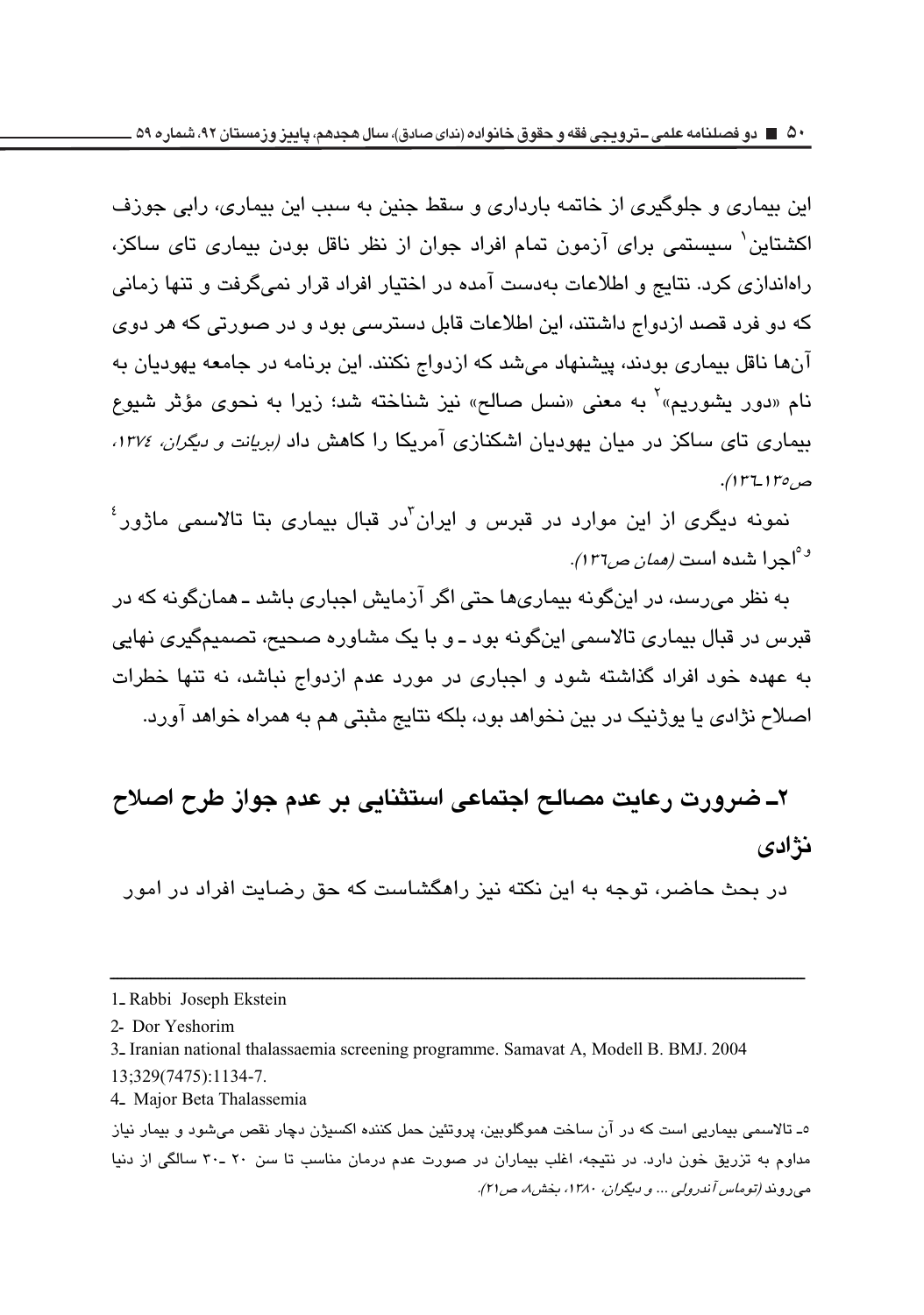شخصي، گاهي به دليل حقوق مصالح جمعي ناديده گرفته مي *شود (Holland, 2003, P.113)*؛ زیرا، هیچ کس نمیتواند استیفای حقوق خویش را وسیله اضرار<sup>'</sup>دیگران و بهویژه کلیت جامعه قرار دهد *(نوبهار، ١٣٨٣، ص٣٩)*. پس حاكميت صالح مى تواند براى تأمين مصالح اجتماعی یا مصالح مربوط به نوع انسانی، در مسأله رضایت، محدودیتهایی ایجاد کند؛ بدین ترتیب که گونههایی از رضایت را بیاعتبار سازد یا برخی از بهرهبرداری*ه*ای ژنتیکی را حتی بر خلاف رضايت افراد، ممنوع سازد يا اجبار كن*د (ممانجا) .* البته با توجه به اصل عدم ولايت کسی بر دیگری، در پیشبینی این محدودیتها و الزامها باید به حداقلی که مصلحت عمومی را تأمین کند، بسنده شود *(ممان، ص۱۸*/ـ*۷۹).* از همین رو، اگر مصالح اجتماعی، بهحق و بدون وجود هرگونه احتمال سوء استفاده و با تضمین عدم سوء استفاده و در غیر جهت اهداف پوژنیزم، ایجاب کند، می توان به جواز الزام تمام افراد جامعه به انجام آزمایشهای ژنتیکی با اهدافی مانند سلامت و غیره، توسط حکومت اسلامی حکم کرد. البته این امر از طرف برخی فقها مقید به مواردی شده است که برای مصالح عامه ضروری تشخیص داده شود یا برای دفع مفسدههای اجتماعی ضىروری باشد *(محسنی قندهاری، ١٤٢٤هـ، ج۲، ص۶۷: جواهری، ١٤٢٣هـ.* ص ٤٥).

برای توضیح بیشتر باید گفت، بسیاری از دانشمندان معتقدند در صورت تعارض میان مصالح عمومی و شخصی، در موارد ضروری باید مصالح عمومی را بر مصالح فردی مقدم كرد. حتى به نظر برخى از عالمان دينى، مصالح خصوصى، در صورت رعايت مصلحت عمومی که نفع آن به تمام جامعه بر میگردد، مراعات خوا*هد شد (طباطبایی،  ~( &*  `Ww ;'^ (V ^s7 `s W | daU bv 9 7 'af ^ میکند. برای مثال، علامه طباطبایی در ذیل تفسیر آیه ۵ سوره نساء<sup>۷</sup>به این موضوع اشاره کرده و آیات مربوط به احکام انفاق و قسمت عمدهای از آیات مربوط به احکام معاملات را شا*هدی* بر مدعای خویش میداند *(طباطبایی، ۱۶۱۷هـ ج، ص۱۷۱).* صاحب تفسیر

۱ــ طبق «قاعده لاضرر»، ر.ک*.: (محقق داماد، ۱۳۸۷، ص۱۳۱*ـ۱۲*۲).* 

٢ــ «ولا تؤتوا السَّفهاءَ امْوالكمُ التي جَعَل الله لكم قِياما …». --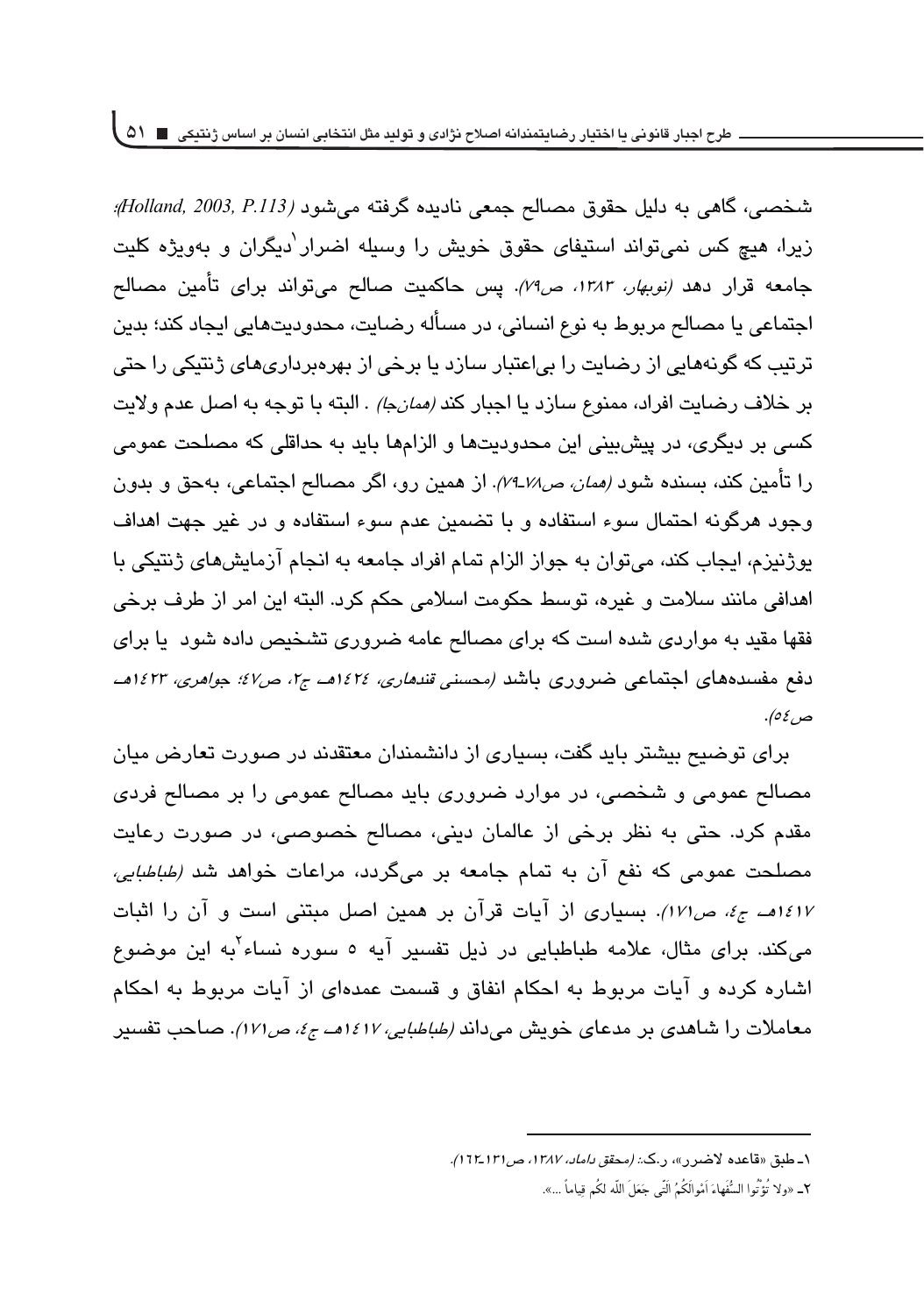ن اسمن هدي القرآن» نيز در ذيل تفسير آيه ٨١ سوره كهف بيان ميكند كه احكام شرعي " عموماً در جهت مصلحت عامه وضع شدهاند و در صورت تعارض مصلحت فردي و مصلحت اجتماعي، تقدم مصلحت اجتماعي به دليل اهميت آن امري طبيعي است و معقول نیست که دین اسلام، مصلحت کل بشر را به خاطر مصلحت افرادی قلیل، نادیده بگیرد /مدرسی، 11/11هـ، ج1، ص17<sup>3</sup>- 16). علمای اصول نیز در طرح برخی مسائل، بر این موضوع صحه گذاشتهاند. برای مثال، در توضیح مبنای واجبات کفایی در شرع مقدس اسلام، از اصطلاح «نظام معایش ناس» که همان رعایت مصلحت عمومی است، استفاده کردهاند *(مظفر، ١٣٧٤، ج۱، ص٩٢).* به عقيده حقوق دانان هم، اهميت مصالح اجتماعي به ميزاني است که قانون می تواند جهت رعایت آن، اجازه تعرض به حقوق مسلم فرد*ی* مانند تمامیت جسمی انسان را صادر کن*د (صفایی و قاسمزاده، ۱۳۸٤، ص۱۸*ـ1*۹).* بهطور کلی، در مورد لزوم مراعات مصالح عمومی و تقدم آن بر مصلحت و آزادیهای فردی استدلالهایی ارائه شده است که چکیده آنها چنین است:

الف ــ لزوم مراعات مصلحت امت اسلامی و تقدم آن بر مصلحت فردی امری بدیهی است و قاعده تزاحم که در شرع پذیرفته شده و معیار آن تقدم اهم بر مهم است، بر آن حکم میکند (تسنخيري، ١٣٨٣، ص١٠٨؛ مدرسي، ١٤١٤هـ ج1، ص٦٢٤-7٤).

ب ــ نه تنها عقل بر ترجیح مصـالـح عمومی بر آزادی۱مای فردی حکم میکند، بلکه شرع مقدس نيز با طرح «اهميت اهتمام به حفظ نظام مسلمين» همين حكم را دارد *(منتظرى نجف* آبادی، ۱٤۰۹هه ج۲، ص۷*٤۷)*.

ج ـ عمل به مقتضاى مصالح مرسله چنین اقتضا دارد و هیچ اختلافی بین مذاهب اسلامی نیست که در موضوعات ضروری و حرجی میتوان از مصالح مرسله استفاده کرد *(مرعشی شوشتری، ۱۳۷*۲، ج۱، ص٥٥). توضیح اینکه یکی از شرایط استفاده از مصالح مرسله آن است که جنبه عمومی داشته باشد؛ یعنی، برای مصلحت عموم مردم باشد *(همان، ص٥٦). ر*عايت مصلحت فردى تنها تا آنجا كه به مصلحت عمومى لطمه وارد

<sup>1</sup>ــ «فارَدنا ان يُبْدِلِهُما رَبَّهُما خَيْرا مِنهُ زَكوه وَ اقربَ رُحْما».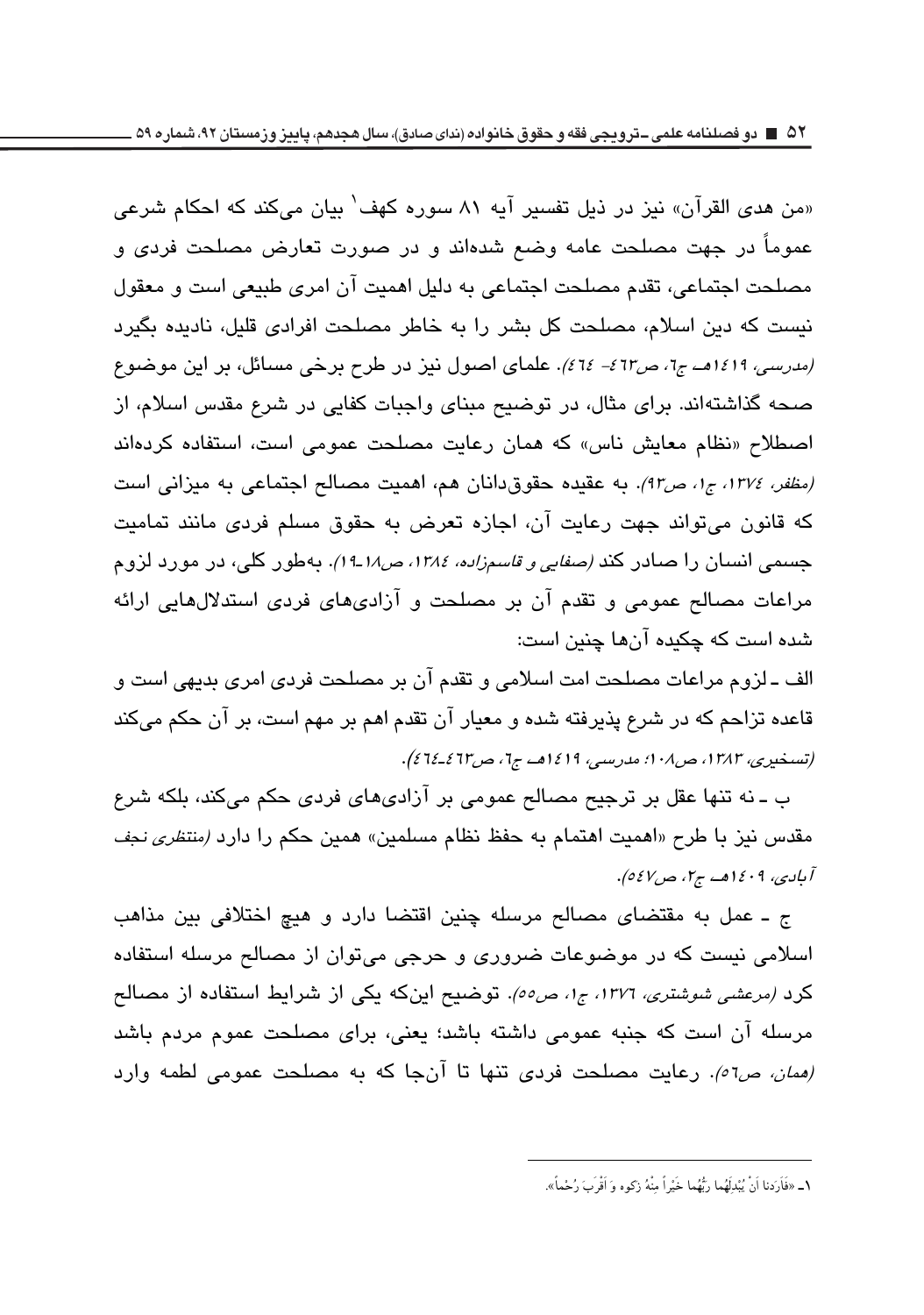نیاورد، باید ملحوظ شود. بنابراین، اگر مصلحت نوعی اهم باشد، ضرر از دست دادن آن بیشتر از مصلحت فرد*ی* است و باید مقدم شود *(عمید زنجانی، ۱۳۸۲، ص۱۰۸)*.

دـ تصور موضوعي حكومت ولي فقيه اقتضاي حكم به سلطه او در مورد لزوم رعايت مصالح عمومی علی رغم تعارض با مصالح فردی یا مصالح اجتماعی اولیه، در مواقع خىرورى را دارد *(موسوى خلخالى، ١٤٢٥هــ ص٨٢ه و ٦٨٤).* مثال روشن اين مساله بحث حرمت احتكار است كه در تعارض ميان مصلحت فردى و اجتماعى الجتماعى مقدم شده میشود *(اسماعیلی، ۱۳۸۲، ص۱۷۱)*.

همچنین با بررسی اعلامیه بینالمللی دادههای ژنتیک انسانی، بهروشنی در میبابیم که هر چند اعلامیه در مورد این موضوع دیدگاه صریحی را ارائه نکرده است، اما تلاش کرده با عنايت به رويكرد تلفيقى مطرح شده در بالا، ضمن به رسميت شناختن حق فرد و مقدم دانستن آن، در شرایط تعارض میان مصالح و حقوق فرد با جامعه، به حقوق و مصالح جامعه و نوع بشری و نسلهای آینده توجه کند *(نوبهار، ۱۳۸۳، ص۳۲ و ۹۵)* و در راستای تأمین مصالح اجتماعی، به کار گرفتن و استفاده از دادههای ژنتیک انسانی برای اهدافی متفاوت و مغایر با رضایت فرد اصلی را در جهت حمایت از مصلحت عمومی که مطابق موازين بين المللي حقوق بشر باشد، تجويز نمايد *( International Declaration on Human 16 Art ,Data Genetic(*

### **مافت**ەھاي يژوهش

ننا بر آنچه گفته شد، باید توجه کرد که نه تنها اجرای هر گونه طرح اجباری جهت بهبود سلامت مردم با تغییر و جایگزین کردن سلولهای تولید مثلی، جلوگیری از ازدواج افراد خاص يا توصيه به سقط جنين، بر اساس تهيه و جمع آوري اطلاعات ژنتيكي افراد، بروز عواقبي چون «اصلاح نژادي» و «يوژنيک» را گوشزد مي کند، بلکه استفاده خصوصي و داوطلبانه افراد و گروههای خاص از فناوری ژنتیک برای بالا بردن توانایی های ژنتیکی افراد نیز منجر به «یوژنیک» خواهد شد. بر همین اساس، پژوهش حاضر، توجه به نکات زیر را در این زمینه ضروری میداند: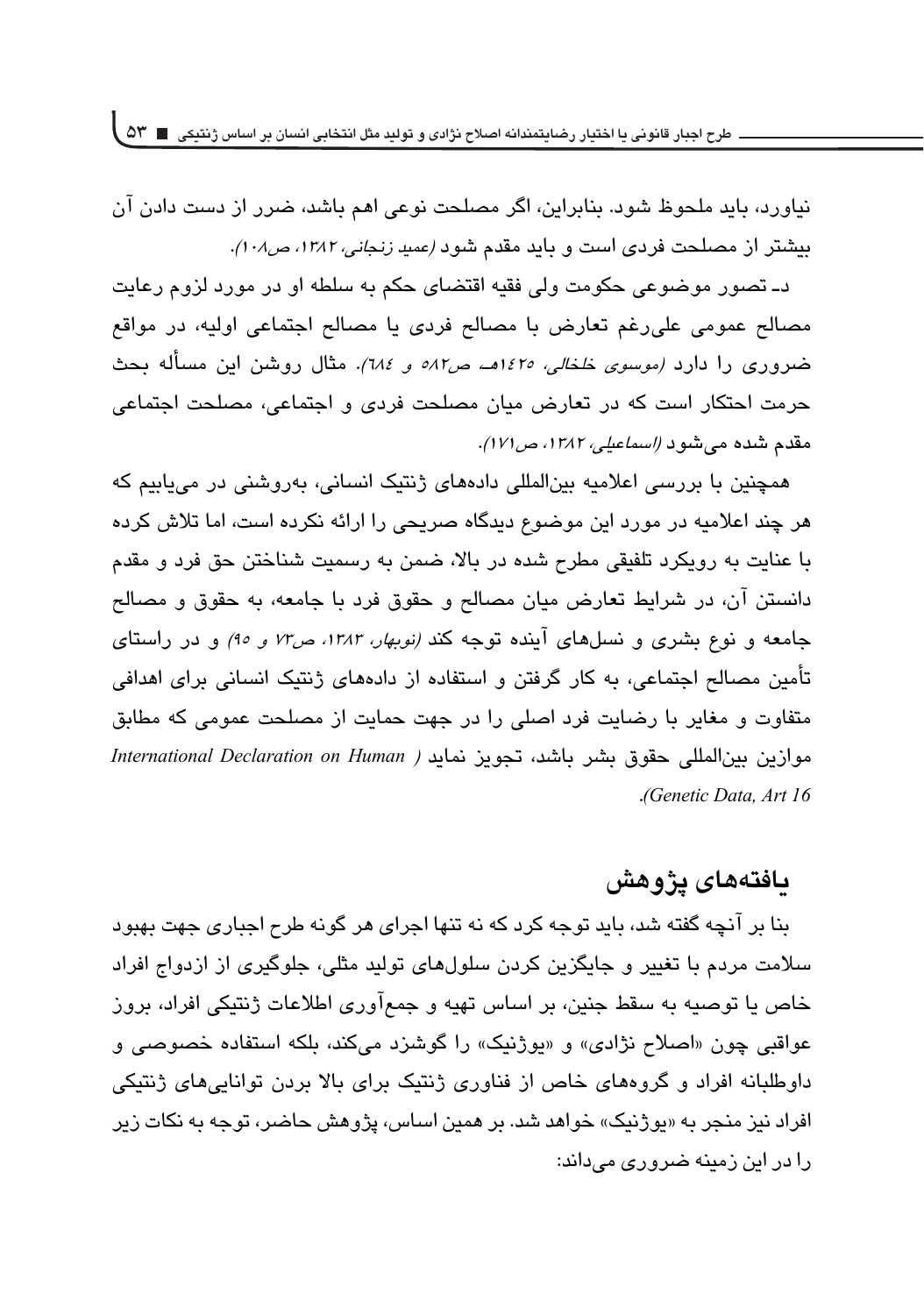۱ـ قانونگذار باید برای جلوگیری از هر گونه سوء استفاده از اطلاعات ژنتیکی در جهت اصلاح نژادی و پوژنیزم، با تصویب قوانینی در این زمینه، بهکارگیری پژوهشهای ژنتیک یزشکی در جهت اصلاح نژاد بشری و پوژنیسم را بهطور کامل ممنوع اعلام کند و در این مورد مجازاتهای کیفری سنگینی توسط قانون پیش بینی کند.

**۲ـ** باید توجه داشت که در برخی موارد، کنترل و جلوگیری از به وجود آمدن کودکانی با برخی بیماریهای خاص و شدید که موجب عسر و حرج برای فرد و خانواده و مشکلاتی برای جامعه است، در صورتی که با رضایت افراد و به وسیله مشاوره و تشخیص پیش از ازدواج یا حداقل پیش از رابطه زناشویی صورت گیرد، آثار مثبتی را در جهت از بین بردن آن بیماری در میان افراد یک جامعه خواهد داشت. به نظر می رسد، حتی اگر انجام آزمایش در اینگونه بیماریها اجباری باشد، همانگونه که در قبرس در قبال بیماری تالاسمی بود، با انجام مشاوره صحیح، باید تصمیمگیری نهایی برای ازدواج و تولید مثل به عهده خود افراد گذاشته شود و اجباری در این موارد نباشد. در این صورت، نه تنها خطرات اصلاح نژادی یا بوژنیک در میان نخواهد بود، بلکه نتایج مثبتی به همراه خواهد آمد. همچنین در برخی موارد در صورت ایجاب مصالح اجتماعی و عدم وجود هرگونه احتمال پوژنیزم نژادی، نه تنها میتوان استفاده از آزمایشهای ژنتیکی در جهت اصلاح عیوب ژنتیک ارثی را مجاز دانست، بلكه الزامى كرد.

۳ـ به جهت ذوجنبه بودن استفاده از اطلاعات ژنتیکی که امکان استفاده مثبت یا منفی از اطلاعات وجود دارد، باید معیارهایی که از طرف قانونگذار در جهت جلوگیری از سوء استفاده مطرح میشوند، بسیار با دقت تنظیم شوند. همچنین باید مرجع خاصبی تعیین شود تا در مورد تجویز قانون یا محدودیتهای قانونی برای کاربرد اطلاعات ژنتیکی در هر مورد خاص، اظهار نظر کرده، محور صادر کند.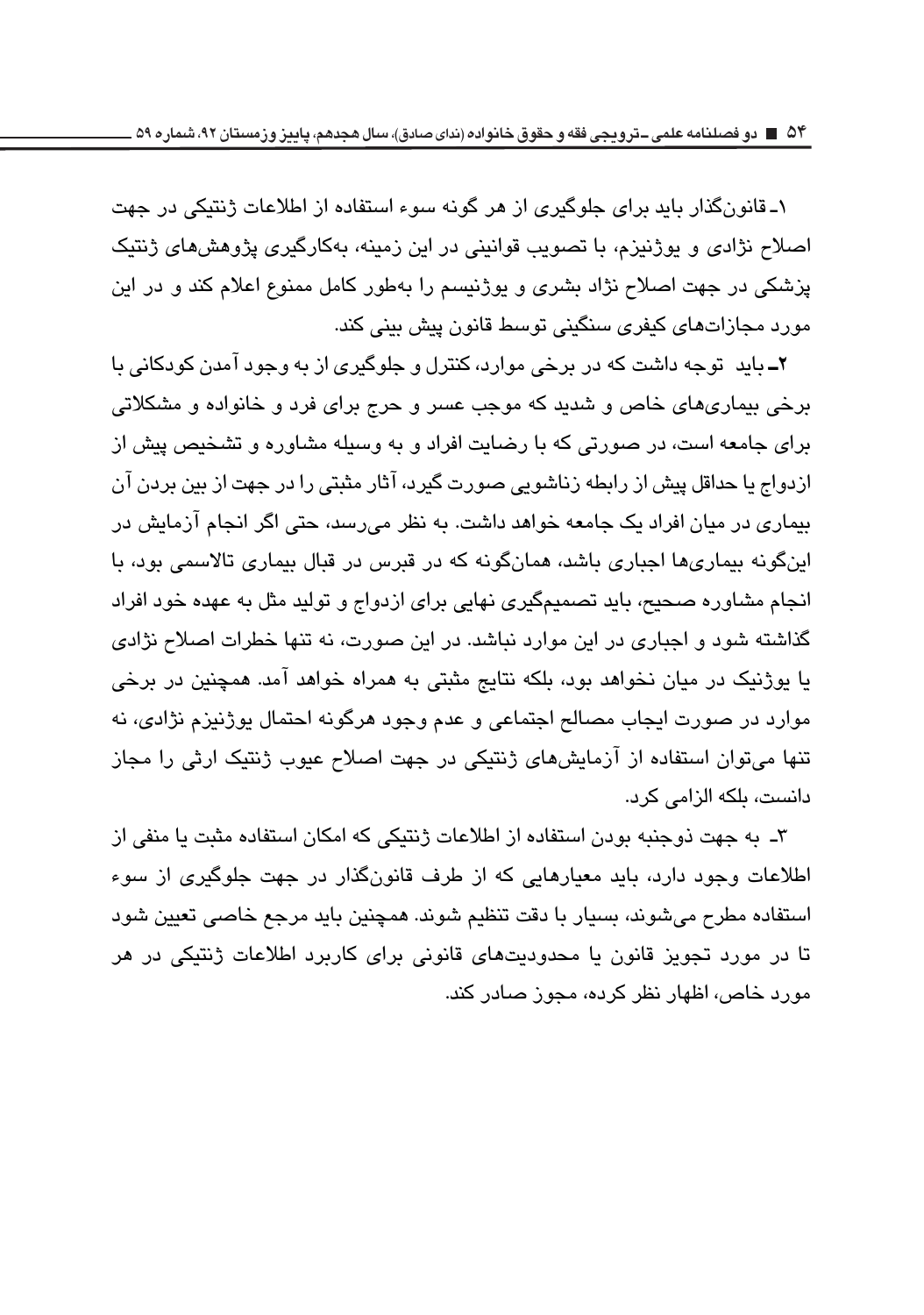منابع و مآخذ منابع فارسى

- قر آن کر پھ  $\rightarrow$
- ﴿ اسماعیلی، محسن، *«حکم حکومتی راهی برای باسخگویی به نیازهای متغیر*»، فقه اهل بيت عليهم السلام، قم، مؤسسه دائره المعارف فقه اسلامي بر مذهب اهل بيت عليهم السلام، سال نهم، ياييز ١٣٨٢، شماره ٣٥
- آندرولی، توماس و دیگران، *مبانی طب داخلی سسبل*، ترجمه بهزاد آقازاده و ➤ ديگران، تهران، گلبان، ١٣٨٠، چاپ اول
- آهني، علي، سليمي،نژاد، کيومرث؛ ميلانيفر، عليرضا؛ خرم خورشيد، حميدرضا، ➤ «تشخيص ژبتيكي پيش از تولد و پيش از رابطه زناشويي: پيش در آمدي بر *ملاحظات اخلاقی»*، ژنتیک ــ حقوق، اخلاق، روانشناسی (مجموعه مقالات)، زیر نظر محمد مهدی آخوندی و دیگران، تهران، پژوهشگاه ابن سبنا، ۱۳۸۹، چاپ اول
- باولر، پیتر ج.، *انقلاب مندل ــ تولد پر ماجرای علم ژنتیک و مفاهیم وراثت د*ر ➤ <mark>ج*امعه معاصر*، ترج</mark>مه محیالدین غفرانی، تهران، انتشارات علمی و فرهنگی، ١٣٧٤، چاپ اول
- بريانت، جان؛ باگوت لاوله، ليندا؛ سرل، جان، *مقدمهای بر اخلاق زيستي،* ترجمه ➤ حسن رهنما و دیگران، تهران، جهاد دانشگاهی، پژوهشگاه اینسینا، ۱۳۸۸، چاپ او ل
- بشيريه، تهمورث؛ الصاق، عطيه؛ بشيريه، عطيه، *«يوژنيک جنايتي مغفول در*  $\blacktriangleright$ *اساس نامهي ديوان كيغري بين المللي»*، ژنتيک ــ حقوق، اخلاق، روانشناسي (مجموعه مقالات)، زیر نظر محمد مهدی آخوندی و دیگران، تهران، انتشارات پژوهشگاه ابنسینا، ۱۳۸۹، چاپ اول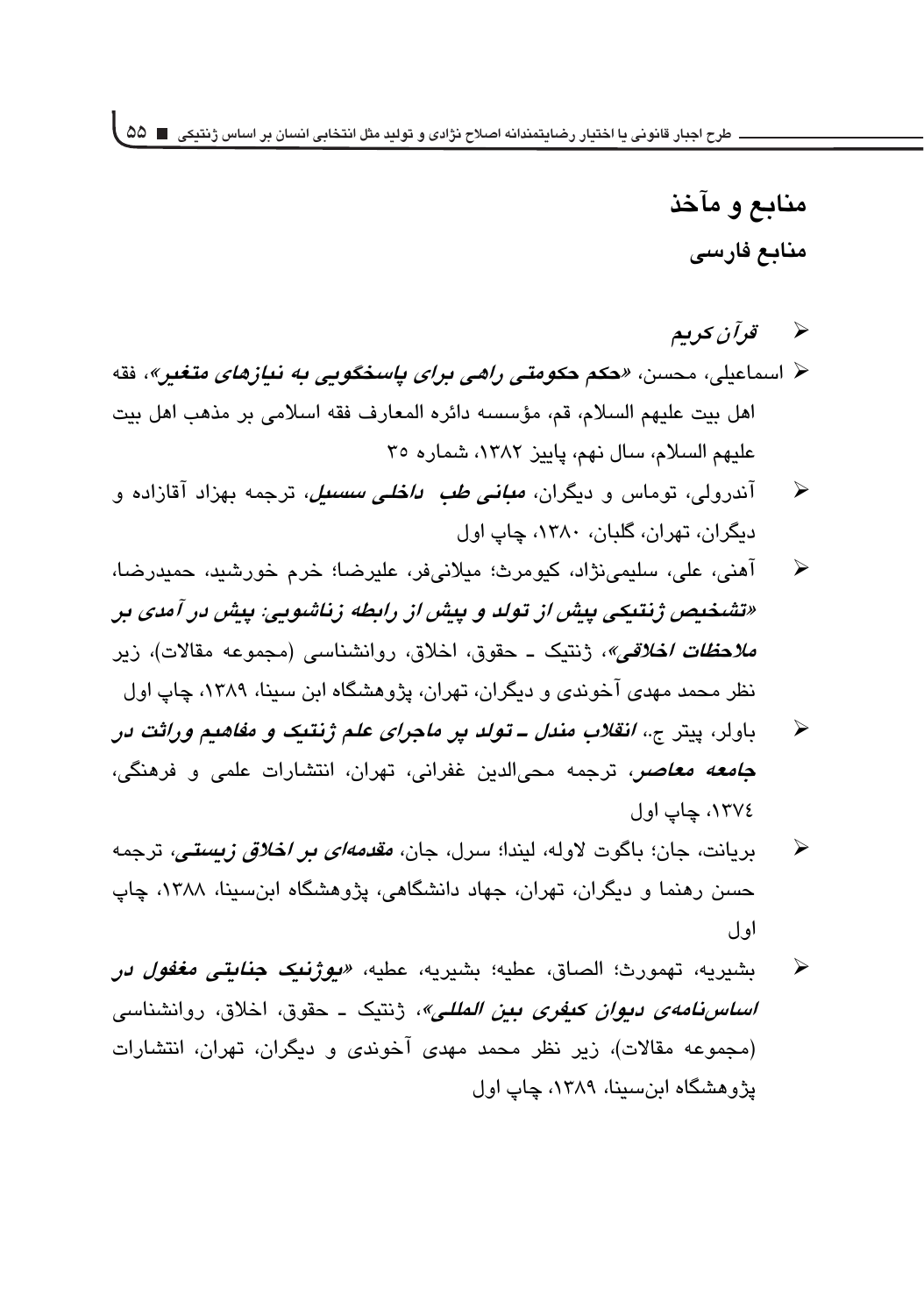**56 دو فصلنامه علمی ـ ترویجی فقه و حقوق خانواده )ندای صادق(، سال هجدهم، پاییز وزمستان ،92 شماره 59**

- $\blacktriangleright$ یای، آنا، *مبانی ژنتیک د<i>انشی برای جامعه***،** ترجمه کاظم پریور و رضا پیله چیان لنگرودی، بے جا، شرکت سهامے انتشار، ۱۳۷۳، چاپ اول
- $\blacktriangleright$ ترو، الن، *مهندسی ژنتیک (فن دستک<i>اری موجودات ژنده)***، تر**جمه محمد حسین صنعتی، محمود خضاب و چکامه عظیم پور، تهران، انتشارات مرکز ملی تحقیقات مهندسي ژنتيک وتکنولوژي زيستي، ۱۳۷۹، چاپ اول
- $\blacktriangleright$ تسخيري، محمدعلي، «**مصالحه مرسله و امكان حجيت** آن»، فقه اهل بيت عليهم السلام، قم، مؤسسه دائره المعارف فقه اسلامي بر مذهب اهل بيت عليهم السلام،  $\Sigma$ سال دهم، یابیز و زمستان ۱۳۸۳، شماره ۳۹ـ٤۰
- $\blacktriangleright$ جواهري، حسن، *«خصائص الجينوم اليشري»،* قراءات فقهيه معاصره في معطيات الطب الحديث، بيروت، الغدير للطباعه و النشر و التوزيع، ١٤٢٣هـ/ ٢٠٠٢م، چاپ اول
- $\blacktriangleright$ دبيري، حبيب الله، *انقلاب ژبتيک، تهر*ان، مؤسسه فرهنگي و انتشاراتي فن و هنر، ١٣٧٧، چاپ اول
- $\blacktriangleright$ راهنمای اخلاقی پژوهشهای ژنتیک، معاونت سلامت وزارت بهداشت، درمان و آموزش بزشکے
- $\blacktriangleright$ رنجبريان، امير حسين؛ سيف، زهرا، «**يرتو حقوق** *بين الملل بن شيبهسازي انسان»*، فصلنامه حقوق مجله دانشکده حقوق و علوم سیاسی، دوره ۳۹، پاییز ١٣٨٨، شماره ٣
- $\blacktriangleright$  1111111111 *0@Zu)@~sN"B\U)[C};X@){Y&@*}^ l3j دانشکده حقوق و علوم سیاسی، دوره ۳۹، بهار ۱۳۸۸، شماره ۱
- $\blacktriangleright$ صفايي، سيد حسين؛ قاسمزاده، سيد مرتضي، **حق***وق مدني ــ اشخاص و محجورين*، تهران، سمت، ١٣٨٤، چاپ يازدهم
- $\blacktriangleright$ طباطبايي، سيد محمدحسين*، المبزان في تفسير القرآن*، قم، دفتر انتشارات اسلامے، جامعه مدرسين حوزه علميه قم، ١٤١٧هـ
- $\blacktriangleright$ عمید زنجان*ی،* عباسعلی، *درآمدی بر حقوق اسلامی تطبیقی،* تهران، نشر میزان،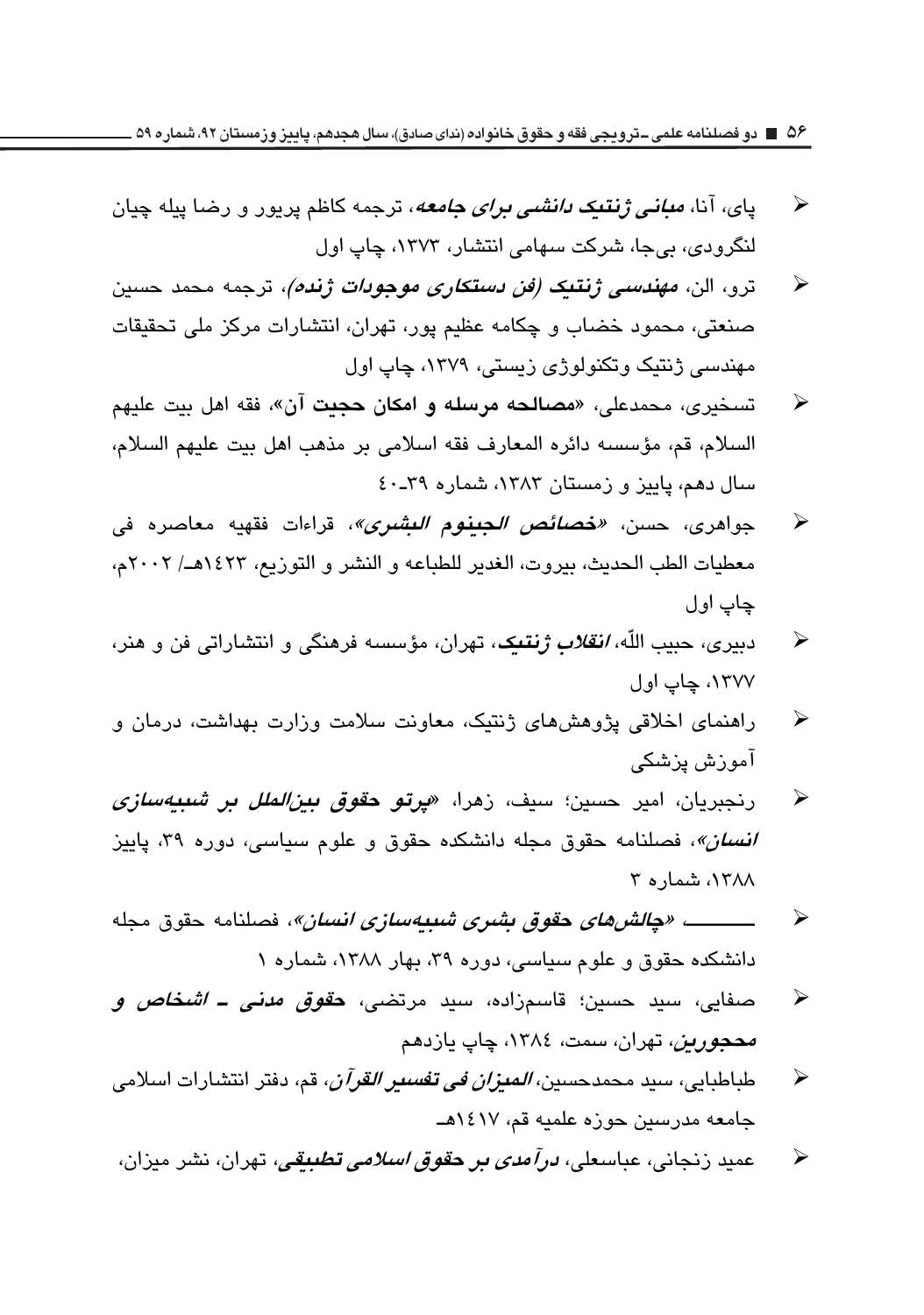۱۳۸۲، چاپ اول

- $\blacktriangleright$ فوكوياما، فرانسيس، *آين<i>ده يسا انساني ما***،** ترجمه حبيب اللّه فقيهىنژاد، تهران، مؤسسه انتشاراتی ایران، ١٣٨٣، چاپ اول
- $\blacktriangleright$ مانگ و مانگ، *مبان<i>ی ژ***نتی***ک انسانی،* **ترج**مه جواد بهارآرا و مهردادرستم پور، مشهد، نشر سخن گستر، ۱۳۸٦، چاپ اول
- $\blacktriangleright$ محسني قند هاري، محمد آصف، *الفقه والمسائل الطعه*، قم، دفتر تبليغات اسلامي حوزه علميه قم، ١٤٢٤هــ، چاپ اول
- $\blacktriangleright$ محقق داماد، سید مصطفی. *قواع<i>د فقه ـ بخش مدنی۱ (مالکیت، مسئولیت)،* تهران، مرکز نشر علوم اسلامی، ۱۳۸۷، چاپ هفدهم
- $\blacktriangleright$ مدرسي، سيد محمد تقي*، من هدي القرآن*، تهران، دار المحبي الحسين، ١٤١٩هـ، چاپ اول
- $\blacktriangleright$ مرعشی شوشتری، سید محمد ح*سن، دیدگاههای نو در حقوق،* تهران، نشر میزان، ۱۳۷٦، چاپ دوم
	- $\blacktriangleright$ مظفر، محمد رضا، *اصول الفقه*، قم، اسماعيليان، ١٣٧٤، چاپ هفتم
- $\blacktriangleright$ منتظري نجف آبادي، حسين علي، *در إسات في ولايه الفقيه و فقه الدوله السلاميه،* قم، نشر تفکر، ۱٤۰۹هـ، چاپ دوم
- $\blacktriangleright$ موسوى خلخالى، سيد محمد مهدى، *الحاكمنه في الاسلام*، قم، مجمع انديشه اسلامى، ١٤٢٥هــ
- $\blacktriangleright$ نوبهار، رحیم، *«اعلامیهی بین|لمللی دادههای ژنتیک انسانی: دغدغهها، رويكردها و سازگارىهاى آن با ديدگاههاى اسلامى»*، نامه مفيد، سال دهم، بهمن  $\epsilon$ و اسفند ۱۳۸۳، شماره ٤٦
- $\blacktriangleright$ هيل، والتر انساين، *مقدمهای بر مهندسی ژنتیک،* ترجمه صادق ولیان بروجنی و محمد رونقي، اصفهان، انتشارات دانشگاه اصفهان، ١٣٨٦، چاپ اول